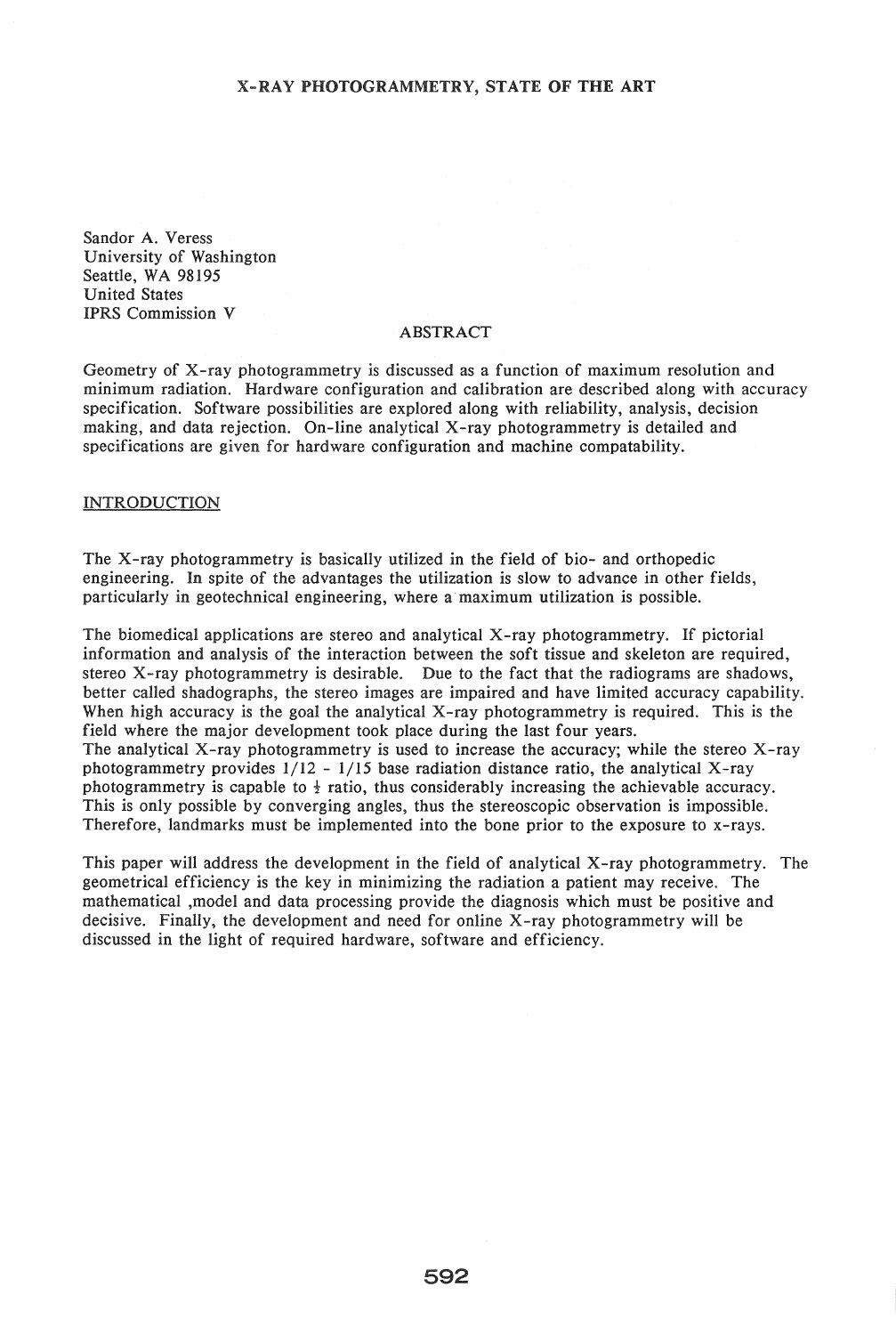# GEOMETRICAL EFFICIENCY

The geometry of the analytical X-ray photogrammetry is defined by the interrelation between the anodes, calibration frame and the photographic film.

A calibration frame is required to establish a three-dimensional reference system to determine the position of anodes. Once this task is accomplished, the x, y, z coordinates of discrete points in the patient can be computed from the known positions of the anodes and from the measured and reduced image coordinates.

# Basic Geometries

There are two basic geometric configurations that have been published; the "bi-plane" geometry developed at Case Western Reserve University in Cleveland, and it has not been changed considerably since (Brown et aI., 1976). The convergent system was developed at the University of Washington in cooperation with the Veteran's Administration Hospital in Seattle. The schematic view of these geometrics is exhibited in Figure 1A and B. These two geometries are applicable to any part of the human body while others are usable only in smaller parts such as legs, arms, etc.



Figure 1. Geometries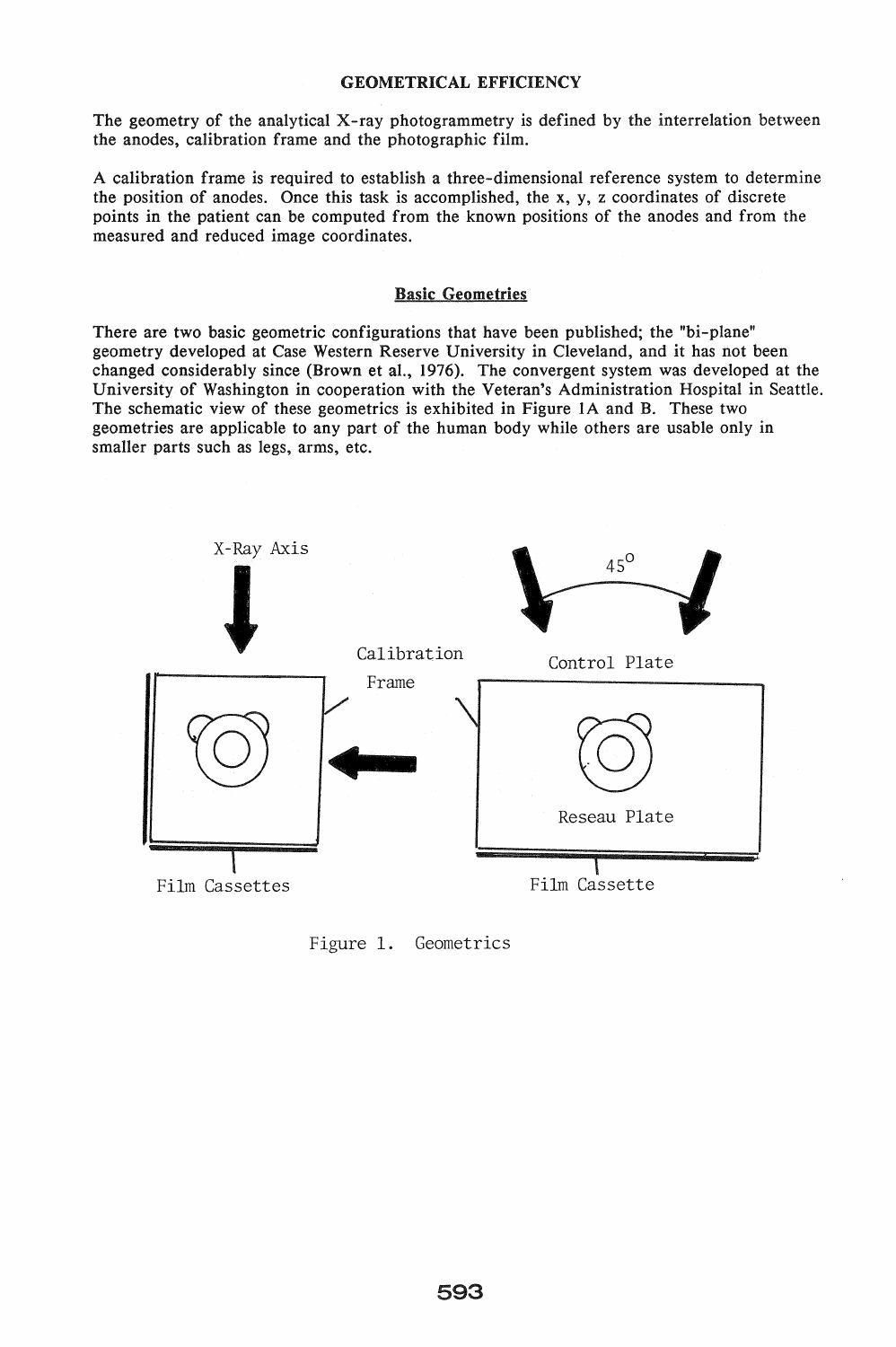Both of these solutions have serious disadvantages. These are the difficulties in patient orientation and deterioration of resolution due to the angle of convergency.

# Incident Angle and Resolution

The angle of incident is regarded as the angle between the plane of the film and the radiated rays. In order to reduce the amount of radiation, the X-ray film has emulsion on both sides of the emulsion carrier. The thickness of the film is 0.2mm, therefore the X-ray must strike the film at nearly a 90 degrees incident angle of radiation of the bi-plane system is advantages.

The X-ray photographs are more or less dense shadows of the object depending on the atomic weight. The medical analytical X-ray photogrammetry is most frequently used in orthopedics to determine prosthesis loosening. The prosthesis is made of stainless steel in the case of complete hip or knee replacement. The landmarks are also stainless steel balls; thus, if the landmarks fall in the shadow of the prosthesis, they will not be visible on the radiograms. This means that several radiograms must be made of the patient in order to place him/her in a position where all or most of the landmarks are visible. Consequently, the patient will receive an excess amount of radiation, thus the criterion of minimum radiation is not maintained.

This problem is eliminated by the convergent geometry. However, the axis of radiation is 70° of incident angle of the convergent system, thus the resolution is deteriorated, which prevents the achieving of maximum accuracy\_

It can be concluded that neither of the presently practices systems is capable of fulfilling the desirable goal - that is, to obtain maximum accuracy with minimum radiation. Both systems have medically usable radiograms equally usable for technical purposes.

# Optimum Geometry

Qassim in 1984 studied the effect of various geometries. The study was conducted at the University of Washington and sponsored by the Veteran's Administration. A mechanical specimen was studied which was constructed such that changes in distances could be measured by micrometer and by X-ray photogrammetry. The specimen consists of a plexiglass in which there are two pistons separated by a spring. Both of the pistons have steel balls implanted, one of the pistons is fixed, the other is movable by a micrometer. The arrangement is shown in Fig. 2.



Figure 2. Mechanical Specimen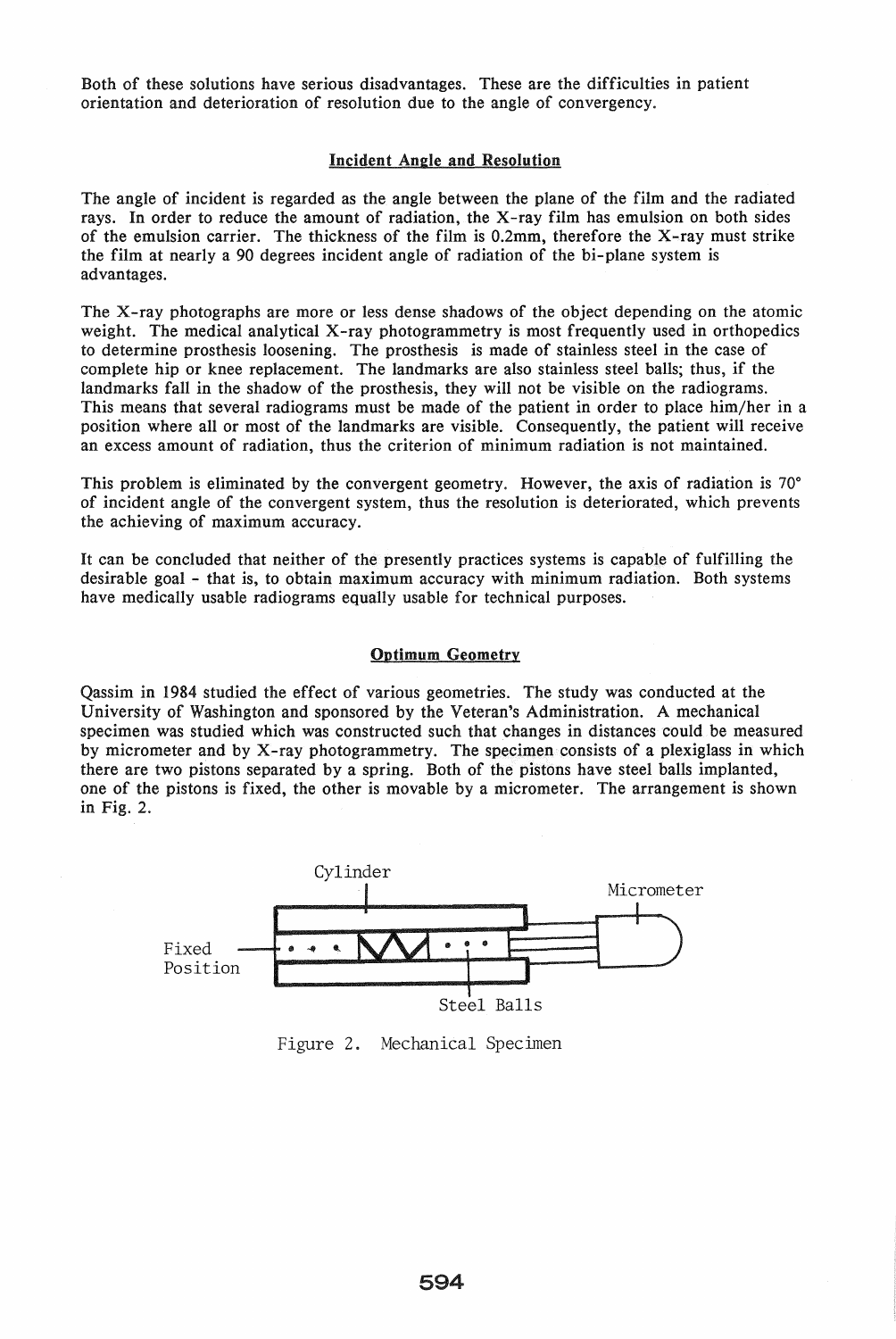There are 25 distance combinations available. The movement of the piston and thus the changes in distances was controlled by the micrometers in three settings; therefore, 75 observations were made in x, y and z direction. The conclusion is drawn from 225 observations.

The standard error of the coordinates of the right and left anodes was found to be: in x direction ±0.012y direction ±0.013mm and ±0.017mm in the direction of radiation. The average distance standard error is ±0.027mm.

The geometry is presented in Fig. 3 with the proper dimensions. The advantage of this geometry is that is requires a minimum radiation, and provides the maximum accuracy, due to the nearly 90 degrees incident angle. However, the radiograms are double exposed; the images are in different scales and the medical use is very difficult.



Figure 3. New Geometry (Numbers are in m)

These experiments show that the resolution is one of the most important factors to achieve high accuracy. Thus the incident angle of the rays should be close to 90 degrees, which also reduces the number of radiograms, and thus the radiation the patient receives, to the minimum.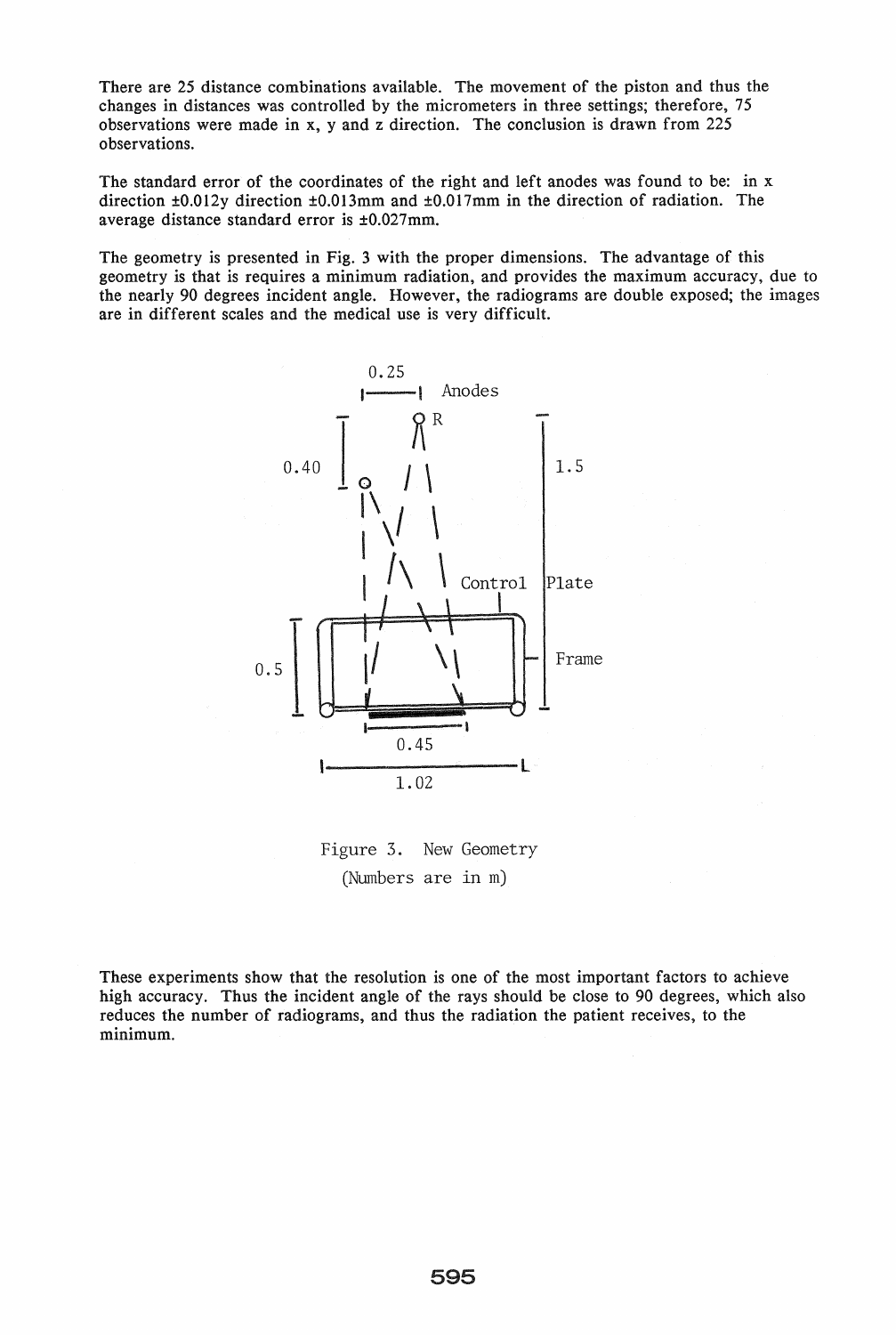### MATHEMATICAL MODEL AND DATA PROCESSING

### Establishing the Image Coordinates

The images of the radiograms must be digitized. These images are larger than the actual object; therefore, a digitizer with least-reading of 10 micrometers is sufficient. The digitized image coordinates must be transformed into the coordinate system of the control frame by using the reseau crosses. The plane of the film is not parallel to the reseau plane; therefore, a perspective transformation is most suitable. That is, if the image coordinates are xy and the control frame coordinates and XY, the linearized form of the equations is:

$$
X = (a_0 + a_1x + a_2y)/(c_1x + c_2y + 1)
$$
  
\n
$$
Y = (b_0 + b_1x + b_2y)/(c_1x + c_2y + 1)
$$
 (1)

where  $a_0$ ,  $a_1...c_2$  are the transformation co-efficient determined from the known coordinates of the reseau crosses and the measured coordinates of their images.

#### Mathematical Model

There are a number of mathematical models that have been established based on various principles. A single mathematical model can be used to determine the coordinates of the anodes and the coordinates of the landmark. This is the equation of the line:

$$
(X_o - X_i)/\ell = (Y_o - Y_i)/n = (Z_o - Zi)/m
$$

where m, n, and  $\ell$  are the direction cosines.

and

$$
\ell = (X_{ii} - X_i)/d, \ m = ((Y_{ii} - Y_i)/d, \ n = (Z_{ii} - Z_i)/d
$$
  

$$
d = [(X_{ii} - X_i)^2 + (Y_{ii} - Y_i)^2 + (Z_{ii} - Z_i)^2]^{\frac{1}{2}}
$$

where  $X_i$ ,  $Y_i$  and  $Z_i$ , the coordinates of i target point in the control frame system  $X_{ii}$ ,  $Y_{ii}$  and  $Z_{ii}$  are transformed image coordinates. The expansion of equation (2) leads to

$$
\begin{bmatrix} m - \ell & 0 \\ n & 0 - \ell \end{bmatrix} \qquad \begin{bmatrix} X_0 \\ Y_0 \\ Z_0 \end{bmatrix} \qquad - \qquad \begin{bmatrix} mX_1 - Y_1 \\ nX_1 - \ell Z_1 \end{bmatrix} = 0 \tag{3}
$$

or in form of observation equation:  $AX - L = V$ 

where V is the correction vector, which is minimized through the standard least squares of adjustment. The coordinates of the anodes computed as

$$
X = (ATA)(ATL)
$$
...(4)

The same equations used for intersections where the  $X_0$ ,  $Y_0$  and  $Z_0$  coordinates are replaced by  $X_i$ ,  $Y_i$  and  $Z_i$ .

If better accuracy is required this computation can serve as an input to a more rigorous solution. The computed coordinates of th targets considered as approximate values  $(X^{0}Y^{0}Z^{0})$ .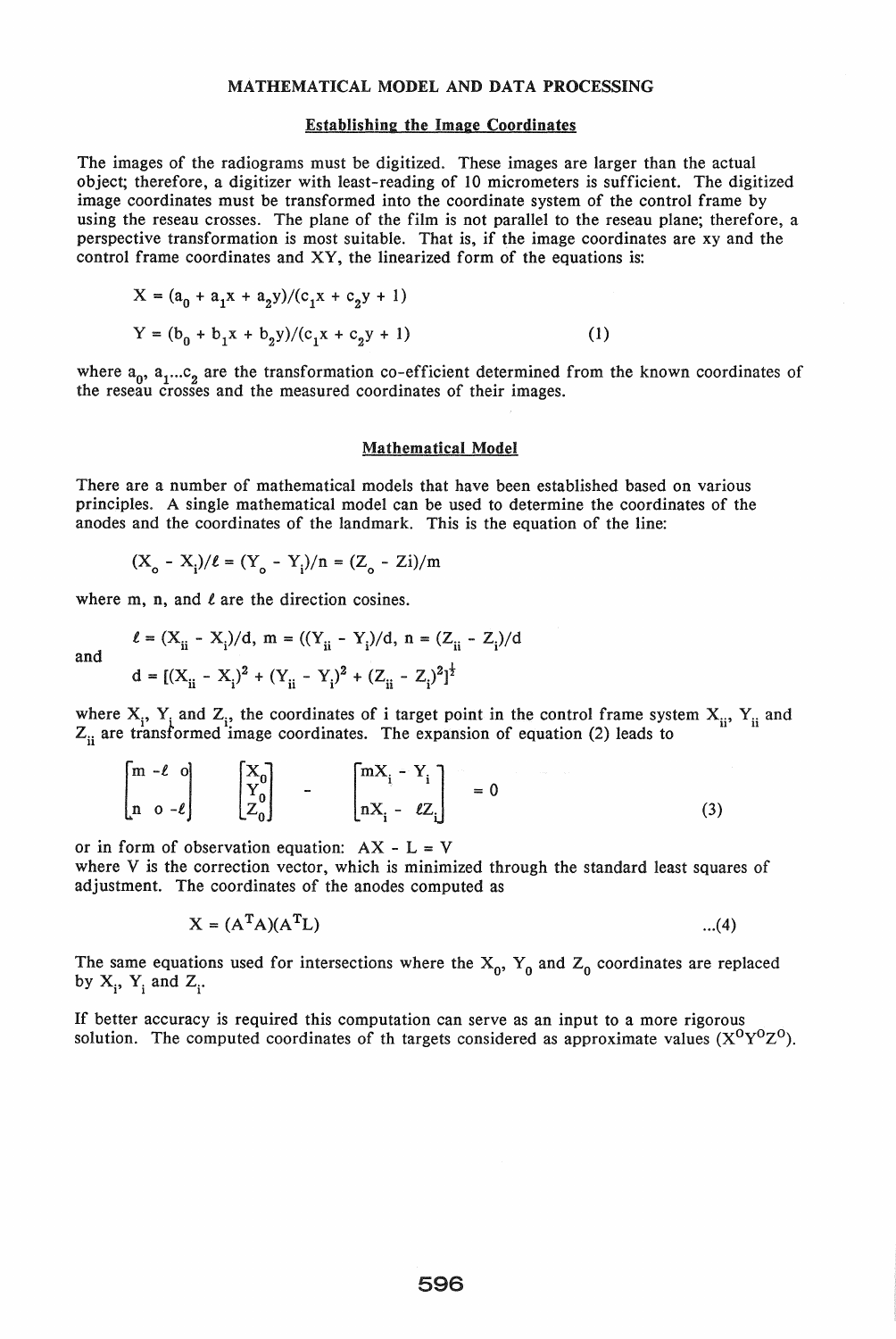If equation 2 is linearized, the combined condition and observation equation can be used for least squares adjustment.

$$
BV + AX + W = 0
$$
 (5)

or in detail for a single line i :

$$
B_{i} = \begin{bmatrix} (X^{o} - X_{ii})/(X_{ii} - X_{i})^{2}, (Y_{ii} - Y^{o})/(Y_{ii} Y_{i})^{2}, 0, (X_{i} - X^{o})/(X_{ii} - X_{i})^{2}, (Y^{o} - Y_{i})/(Y_{ii} - Y_{i})^{2} \\ (X^{o} - X_{ii})/(X_{ii} - X_{i})^{2}, 0, (Z_{ii} - Z^{o})/(Z_{ii} - Z_{i})^{2}, (X_{i} - X_{o})/(X_{ii} - X_{i})^{2}, (Z^{o} - Z_{i})/(Z_{ii} - Z_{i})^{2} \end{bmatrix}_{i}
$$
  
\n
$$
A_{i} = \begin{bmatrix} 1/ (X_{ii} - X_{i}), -1/((Y_{ii} Y_{i}), 0) \\ 1/ (X_{ii} - X_{i}), 0, -1/(Z_{ii} - Z_{i}) \end{bmatrix}_{i}
$$

and 
$$
\mathbf{u} \times \mathbf{u} = \mathbf{v} \times \mathbf{u} + \mathbf{v} \times \mathbf{u}
$$

 $V_i^T = (V_{Xi}, V_{Y_i}, V_{Z_i}, V_{X_{ii}}, V_{Y_{ii}}, V_{Z_{ii}})$ 

$$
W_{i} = \begin{bmatrix} (X^{o} - X_{i})/(X_{ii} - X_{i}), (Y^{o} - Y_{i})/(Y_{ii} Y_{i}) \\ (X^{o} - X_{i})/(X_{ii} - X_{i}), (Z^{o} - Z_{i})/(Z_{ii} - Z_{i}) \end{bmatrix}_{i}
$$

The normal equation is

$$
A^{T}(BP^{-1}B^{T})^{-1}A\overline{X} = A^{T}(BP^{-1}B^{T})^{-1}
$$
 (6)

where  $\overline{X}^T = (\Delta X, \Delta Y, \Delta Z)$  are the corrections to be added to the approximate coordinates to obtain their most probable values. P is the weight matrix of the observations.

The posteriori precision of the parameters is:

$$
\Sigma XX = \sigma_0 (A^T (BP^{-1} \cdot B^T)^{-1} A)^{-1}
$$
 (7)

If the x-ray photogrammetry is used to determine prosthesis loosening distances between the prosthesis and the landmark and their accuracies must also be computed.

#### **Dataflow**

The dataflow consists of four steps. One, the reduction of measured image coordinate to the system of the control frame. Two computation of the spatial position of the anodes by resection and computation of coordinates of targets by intersection.

The computation may be terminated here if no higher accuracy is desirable. Three, the computed coordinates of the target regarded as approximate values and the rigorous leastsquare adjustment is performed. The result is the most probable values of the coordinates and their standard error.

Four, the utilization of the spatial coordinates. Computation of distances in load and unloaded position, computation of rotational angles etc., should be followed.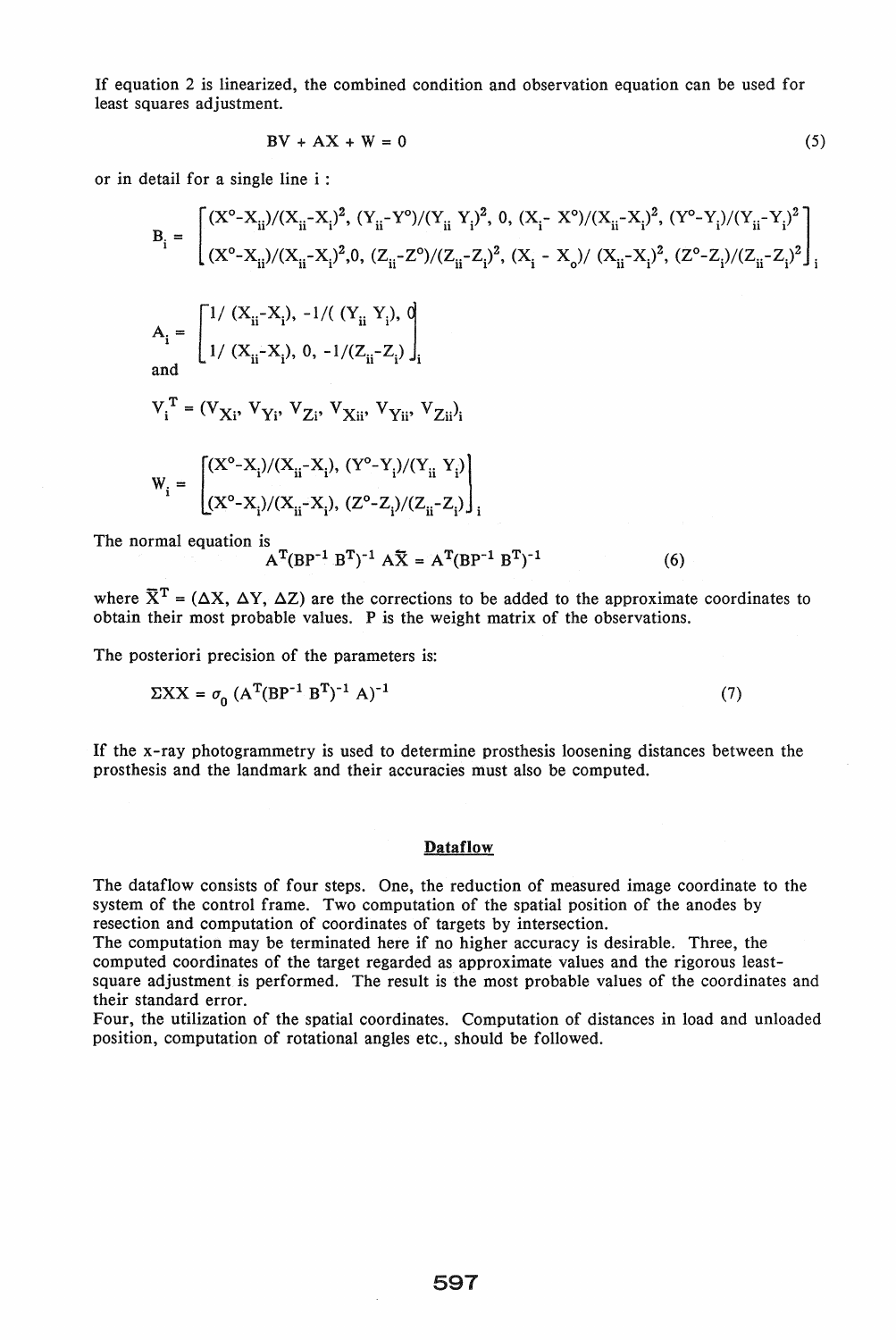## ONLINE X-RAY PHOTOGRAMMETRY

The data management of analytical x-ray photogrammetry can be sequential and online. The sequential data management may use different individual equipment without inter-connection such as a digitizer, computer, printer, etc. However, a very serious problem is the large number of data handling, and the constant problem of erroneous data.

The effective data management requires an online solution. The radiograms are developed in the x-ray room after the exposure and the development and drying time is only 95 seconds. It is therefore logical that the technical evaluation of these radiograms be performed in the x-ray room by the technician. Suphavilai 1985 studied the the problem of online x-ray photogrammetry at the University of Washington.

An analytical x-ray photogrammetric program can be run on IBM type micro computer family. The computer should run under the PC-Disk Operating System (DOS) and MS-DOS. the minimum requirement would be one disk drive and 512Kb random access memory. The recommended solution however is 512Kb random access memory, two floppy drives and an 8087 numeric coprocessor by the Intel Corporation. The 8087 math chip increases the processing sped by about five fold.

A standard E size digitizer should be used as an input. The digitizer must have a back light unit, which is required to illuminate the transparent radiograms. The digitizer must have a minimum of 0.35 x 0.45 mm active surface in order to accommodate the standard x-ray film. There are a number of such units available such as Tektronics, Hitachi, etc.

To use the digitizer with the IBM PC or compatibles the computer must have at least one serial communication port; or "Res 232-C asynchronous communication port." some IBM compatible computers such as AT&T 6300, Tandy 1000 or Zenith 151 the serial port is standard thus these computers are ready to be connected to the digitizer. The digitizer must be equipped with RS 232-C interface and capable of transmitting date in ASCII Binary Coded Decimal (BCD) format.

The system must be connected to a printer in order to obtain hard copy output. A matrix printer is sufficient for this purpose.

### CONCLUSION

The analytical x-ray photogrammetry in the practice, must fulfill the technical need of the practition of medicine. this can only be done by obtaining high technical quality image even if the pictorial (medical) interpretation is impaired. In this regard the new overlapping geometry provides the most promise, for maximum accuracy is needed for determining prosthetic loosening particularly where moment forces are involved.

The mathematical model is very effective and not much improvement is required in this regard. The online x-ray photogrammetry is the correct solution for the routine practice. The system should be transferred into the x-ray room and should be practiced by the x-ray technician. The capability of the micro computers should be extended by the "Enhanced Graphic Adapter" (AGA) board which is standard for the business graphic hardware. If the AGA is associated with color monitor this would visually improve the diagrams for the medical doctors particularly in cases of prosthesis loosening.